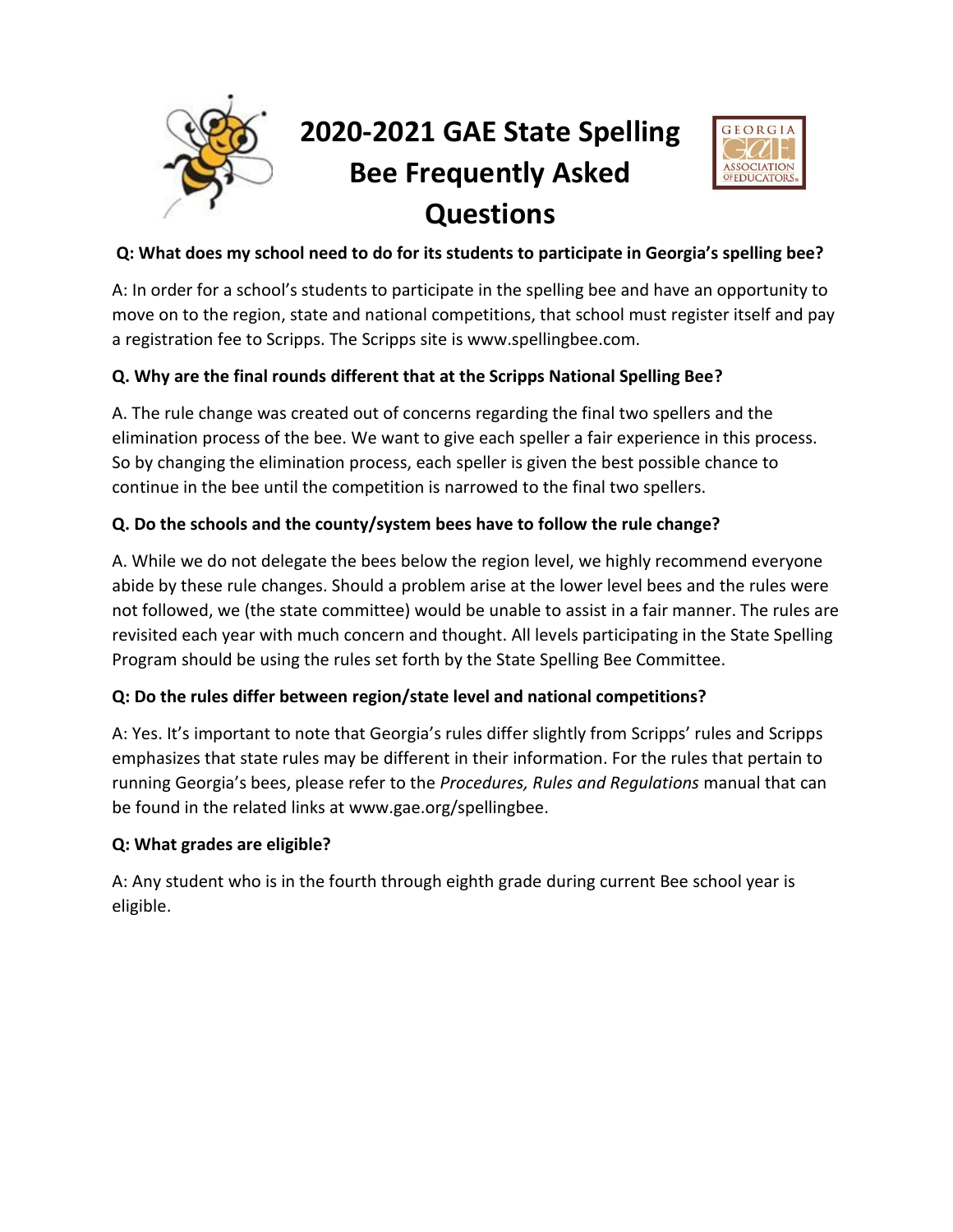#### **Q: Why is vocabulary now included and stressed so highly?**

A: At the Scripps National Spelling Bee, vocabulary is an important part of the competition, both orally and written. Scripps introduced an emphasis on vocabulary during the 2012 Bee. The purpose was to ensure not only correct spelling but understanding the definitions of words. So now we include vocabulary rounds at the regional and state levels, and highly recommend at least one, if not more rounds, are implemented at the school and county levels. It is important to utilize the resources from SNSB that are included and available trough their website after registration.

### **Q: Where can I get practice/study material for my child or students?**

A: The GAE Spelling Bee Committee does not furnish any practice list of words to use for your speller. The ultimate recommended guide is using *Webster's 3 rd New International Dictionary Unabridged Online* as a study reference. It is available at: [http://unabridged.merriam](http://unabridged.merriam-webster.com/)[webster.com/.](http://unabridged.merriam-webster.com/) Also, study information such as *Scripps' Spell It!* study guide is available for download by your school at [www.spellingbee.com.](http://www.spellingbee.com/) Your school can access it and other material once they have enrolled with Scripps and have the receipt of the enrollment fee. Those materials may be downloaded and printed for the school winner for ongoing study.

## **Q: My speller won the bee in his/her classroom. What is the next level of competition for my speller?**

A: The levels of advancement are as follows: classroom, school, county/system, region, and finally state.

### **Q: When and where is my county/system bee being held?**

A: First check your county/system calendar for the date, place and time of your bee. If the information is not posted on the yearly calendar, then call the central office and find out who is in charge of your local bee. Usually the English Language Arts department will have that information. If all else fails, contact your GAE Local Association President (can find at gae.org) and ask for the person in charge of the spelling bee for your county/system.

### **Q: How will I find out information about my next level of competition for my speller?**

A: At each level, the bee coordinator should forward your information to the coordinator at the next level of competition. In the event you do not receive information regarding the next level of competition, contact the GAE office at gaebee@gae.org or your region consultant for assistance.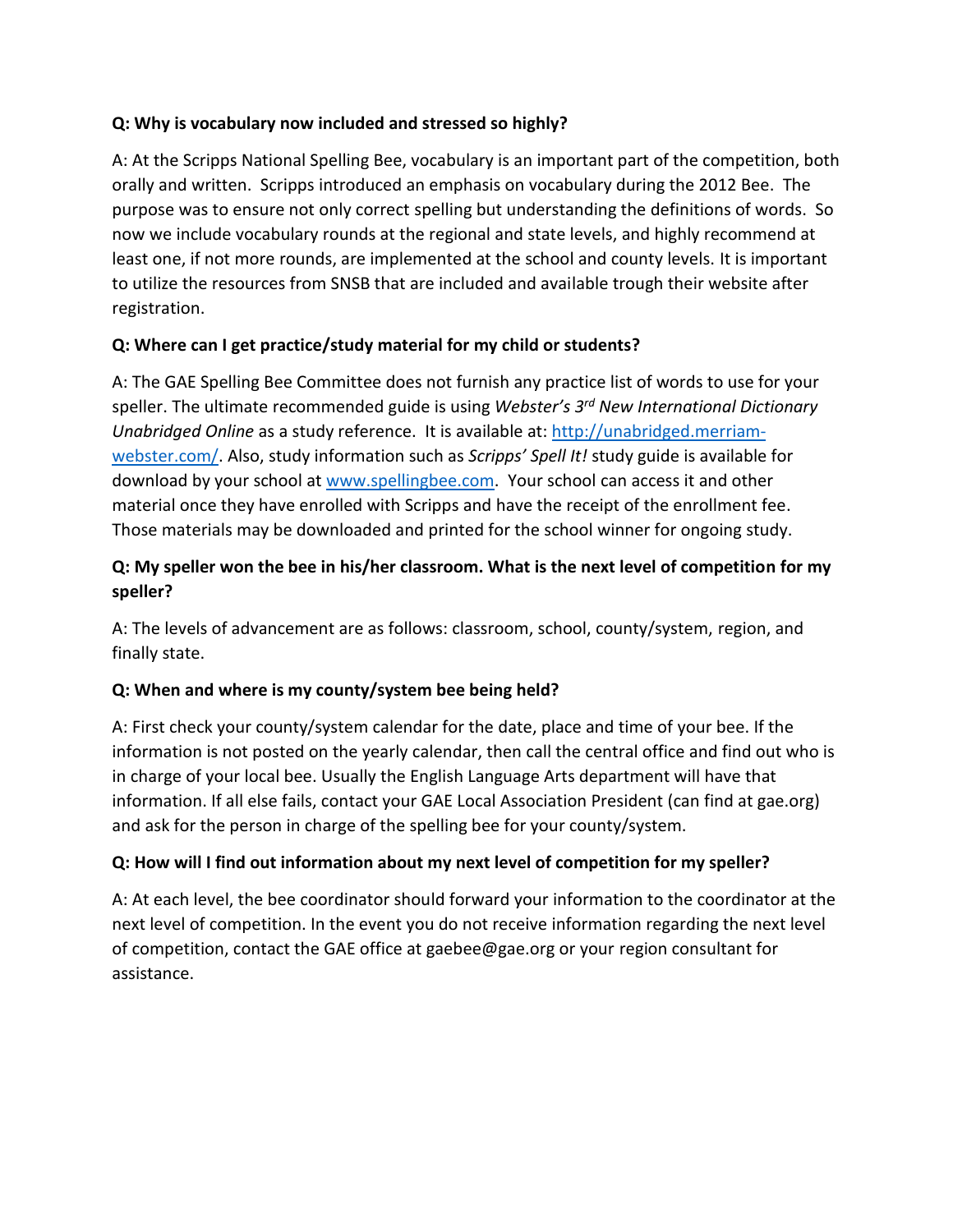## **Q: My speller is the alternate at his/her competition. Does my speller need to attend the competition although he/she is not participating?**

A: The attendance of the speller is entirely up to the speller and the parent. However, if one of the qualifying spellers does not show up there is a chance the alternate would then be allowed to participate.

#### **Q: How do spellers advance to the state level?**

A: Only 20 spellers advance to the state level. The top two spellers from each of the nine bee regions, plus the top two spellers from the GISA [private schools] bee, will make up the 20 spellers at the state level bee.

#### **Q: I homeschool my child(ren). How do I get him, her or them involved?**

A: Whether you are an individual homeschool or part of a homeschool group, your child can participate in the Bee. Please go to www.gae.org/spellingbee and download the *Procedures, Rules and Regulations* (*PRR*) manual. It will have all of the information you need on how to participate. Look especially at page 5. You will have to register and pay a fee through Scripps either as an individual household or group. If you still have questions, please don't hesitate to contact your State Spelling Bee Consultant for your Region (see pages vi or 25 in *PRR*) or contact GAE at [gaebee@gae.org](mailto:gaebee@gae.org)

#### **Q: As a charter school, how do I participate?**

A: By the definition of the Georgia State Department of Education, charters are public schools. Therefore, all charters will participate in the county/school system level bee for which local school board they continue to report. The charter should be in contact with the central office of that system to attain county/system level bee information, e.g. superintendent's office. The charter will hold its own school bee to determine who moves on the county/system level. When registering on Scripps, please use the PUBLIC designation.

#### **Q: Am I able to charge admission to my Bee?**

A. No fees should be charged for participation in or admission to a Bee. The only fees involved are the eligibility fees paid to Scripps by each school.

#### **Q: How can I order the words for my county/system/spell-off Bee?**

A. You can order the words for your county/system/spell-off Bee by contacting GAE at gaebee@gae.org or calling 678-837-1100.